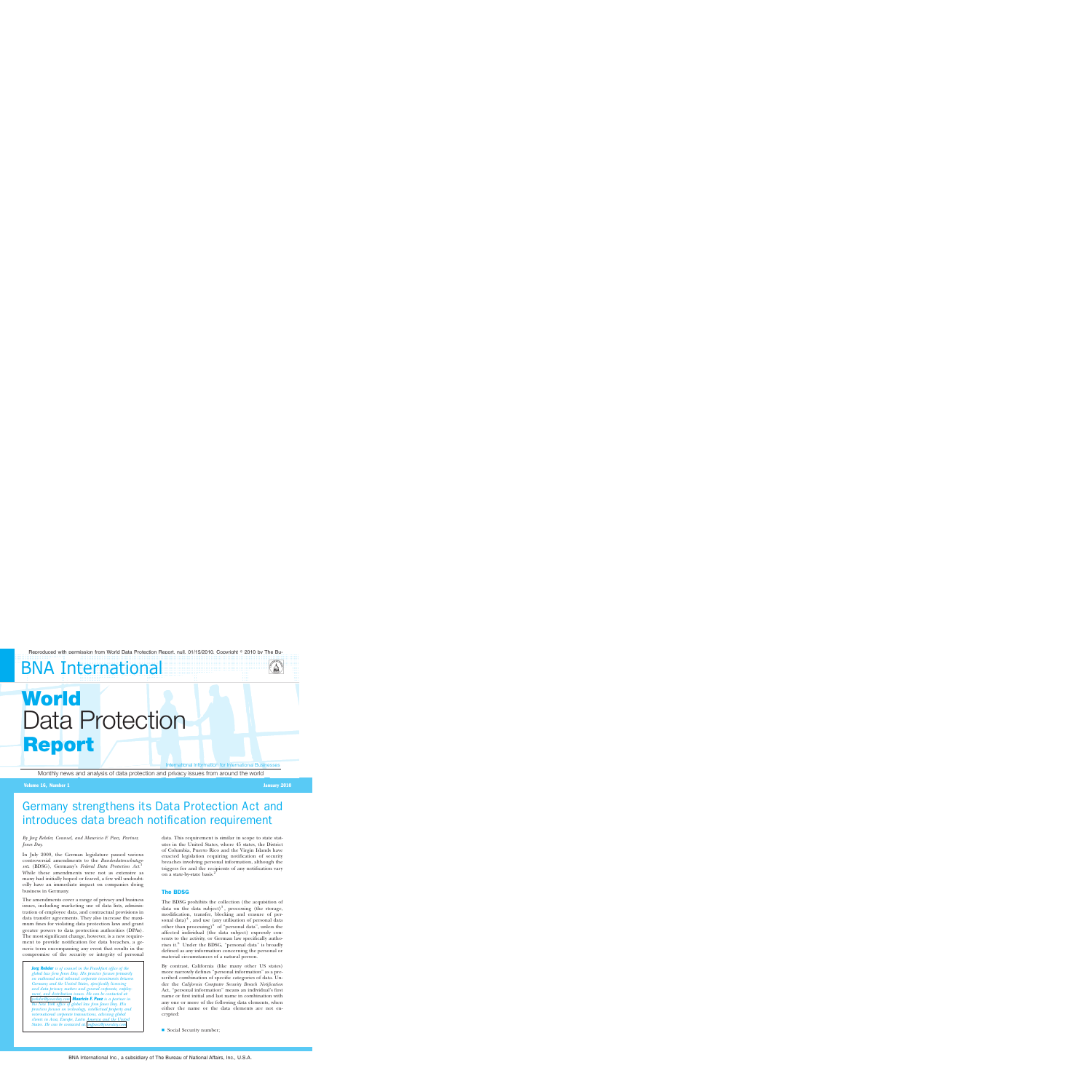- s driver's license number or California Identification Card number;
- $\blacksquare$  account number, credit or debit card number, in combination with any required security code, access code or password that would permit access to an individual's financial account;
- $\blacksquare$  medical information; and
- $\blacksquare$  health insurance information.<sup>7</sup>

# The ''list privilege'' exception

One of the widely disputed activities permitted by the BDSG is the ''list privilege'' exception. Under the previous ''list privilege'' exception, personal data such as a person's name, address, job title and year of birth may be used for a company's own advertising and marketing purposes and transferred to third parties (such as direct marketing companies) for similar purposes without the prior consent of the data subject, provided that such data is pooled in a list covering a group of people.

Under Section 28, paragraph 3, it is legal to transfer or use personal data for purposes of marketing and advertisement if the data, compiled in lists or otherwise combined, concern members of a group of persons and are restricted to:

- $\blacksquare$  the data subject's membership of this group of persons;
- occupation or type of business;
- name;
- $\blacksquare$  title;
- academic degrees;
- address;
- $\blacksquare$  year of birth; and
- if there is no reason to assume that the data subject has a legitimate interest in his data being excluded from transfer.

Data subjects are entitled to object to such activities (under Section 6, paragraph 1 and Section 28, paragraph 4), but they rarely do. Many privacy advocates believe that this exception allows for large volumes of personal data to be sold at relatively low prices, particularly over the internet.<sup>8</sup> Accordingly, the amended BDSG requires the individual or legal person who is collecting, processing or using personal data (the "data controller") $9$  to obtain consent from data subjects when engaging in any of these activities for the purpose of marketing or selling personal data (Section 28, paragraph 3), unless certain relatively simple conditions are met.

Consent is not required if the data is necessary for:

- **n** marketing the data controller's own goods and services;
- $\blacksquare$  advertising in a business context, eg for professional services; and

 $\blacksquare$  advertising for charitable donations.

Aggregated personal data, eg data lists, can also be transferred without consent if:

- $\blacksquare$  both the sender and the recipient keep records of the transfer for two years; and
- $\blacksquare$  the advertisement clearly identifies the original collector of the data (*BDSG* Section 28 paragraph 3 and Section 34 paragraph 1a).

In recent years, Germany experienced a dramatic increase in data breaches and scandals involving the illegal trade of address lists and bank account information. For example, Deutsche Telekom lost personal data for about 17 million T-Mobile Germany customers in the spring of 2006 when thieves got their hands on a storage device containing personal data, such as names, addresses, cell phone numbers, birth dates and email addresses (including some for high-profile German citizens). T-Mobile Germany said it has taken multiple steps to shore up its security since the breach, including tighter restrictions on who has access to information, more complex passwords, and increased monitoring of security systems.<sup>10</sup>

In addition, some of the largest German companies in key industries, including transportation, finance, automotive, retail and healthcare, have been accused of encroaching on employees' constitutional rights to privacy, $11$  eg by monitoring the personal data and activities of their employees. Some of these activities include:

- $\blacksquare$  screening the workforce for corruption and automatic filtering, deletion and control of private emails of employees;
- $\blacksquare$  spying on employees by compliance teams; and
- $\blacksquare$  illegal storage and transfer of medical data of employees.<sup>12</sup>

Media coverage of these developments sparked widespread public interest among politicians, trade unions, and consumers on the mishandling of personal data. Consequently, a number of legislative proposals earlier this year centred on a complete abolition of the ''list privilege.''

However, in the face of looming German federal elections (held on September 27, 2009), many lawmakers were hesitant to institute any major legislative changes. Certain interest groups also claimed that data protection limitations on direct marketing would seriously harm entire industry sectors and lead to a higher unemployment rate, which was politically unacceptable. As a compromise, the German legislature passed the amendments to impose tighter restrictions on the commercial use of personal data while keeping the "list privilege" mostly intact. Most noteworthy among the amendments is the introduction of a data breach notification requirement.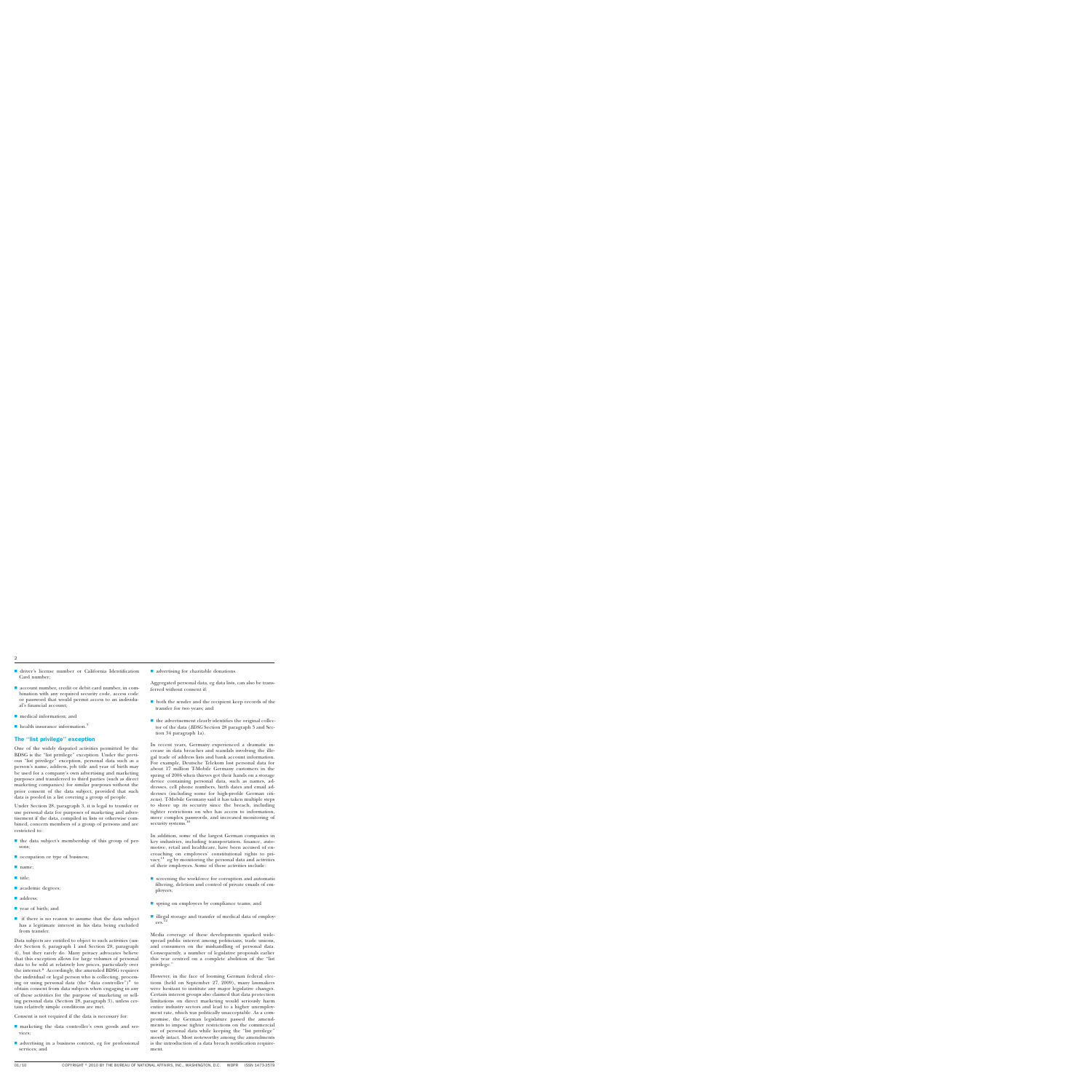# Data breach notification

Under the amendments, data controllers must notify data subjects and DPAs of any unauthorised access or unlawful transfer of personal data, if the incident ''threatens significant harm'' to the rights and protected interests of the data subject (*BDSG*, Section 42a). The Act does not specifically define ''significant harm,'' which means that companies are given a certain amount of leeway to determine whether an unauthorised or unlawful activity meets this threshold.

Nonetheless, if significant harm is threatened, then notification must be provided ''immediately'' after measures have been taken to secure the data and ensure that criminal investigations will not be adversely affected. This notice requirement is limited to a breach of certain kinds of data or data elements, such as bank or credit card information, "sensitive information," or information that is subject to professional or official confidentiality protections. The Act defines ''sensitive information'' as any information concerning an individual's race, ethnic origin, political opinions, religious or philosophical beliefs, membership in a trade union, health or sex life (*BDSG*, Section 3, paragraph 9).

By contrast, in the United States, notification is typically triggered by unauthorised access or use of a data subject's name along with another identifying element, such as government-issued Social Security number, certain banking information, personal health information or other personal information that can be used to commit identity theft.<sup>13</sup> Thus, the German amendments require only a single trigger for notification while most US state statutes require two.

The amendments also provide guidelines for delivery of data breach notifications. For example, in cases where individual notification of an incident that affects a large number of data subjects is too burdensome, notice must be made via at least a half-page advertisement in at least two daily national newspapers or by other means that would provide similar exposure (*BDSG*, Section 42a). This requirement is similar to the substitute notice requirements under many US state statutes. Companies should carefully consider the reputational and public relations impact of making such a notification via newspaper or other media before doing so.

#### The costs of data breach notification

Although public disclosure of data breaches in Germany will probably bring to light many objectionable activities that may otherwise go unreported, the new notification requirement will add costs to companies operating in Germany or maintaining data that falls under German jurisdiction. In 2008, the average cost of a data breach in Germany was more than  $\epsilon$ 2.41 million (approximately \$3.5 million) per breach and  $\text{\textsterling}112$  (approximately \$165) per compromised record, which includes the average cost of notifications at  $\epsilon$ 80,000 per breach or  $\epsilon$ 4 per record. Data breaches with mobile devices are more expensive: lost or stolen laptop costs averaged  $E123.63$  per data record compared with  $£106.85$  for other data breaches.

The average cost is a composite of cost factors, which include:

- $\blacksquare$  outlays for breach detection, escalation, notification, and response;
- $\blacksquare$  fees for legal, investigative, and administrative services;
- **I** losses due to customer defections, opportunity cost, and reputation management; and
- $\blacksquare$  expenses associated with customer support, such as information hotlines and credit monitoring subscriptions.<sup>14</sup>

These figures are low relative to data breach costs in the United States because the previous *BDSG* did not require notification to data subjects or publication of data breaches. In the United States, where the majority of states require some form of data breach notification, the average cost of a data breach in 2008 was more than \$6.6 million (approximately  $64.5$  million) per breach and \$202 (approximately  $E137$ ) per compromised record.<sup>15</sup> These costs are expected to grow in future years, particularly in connection with the anticipated increase in data protection or privacy litigation. Since 2005, the cost of a data breach has grown by nearly 40 per cent or more than \$64 on a per-victim basis. In general, the US legal obligations and industry best practices related to a data breach – eg notification to individuals and state agencies, legal and reputational risk containment, and technical remediation – have proven to be more costly to businesses than other data protection and privacy safeguards required by US law. Such differences between the two countries suggest that the costs associated with a data breach in Germany, at least those related to providing notification, are likely to rise under the new *BDSG*.

#### A Europe-wide movement?

Further, it is important to note the possibility of a domino effect that Germany's data breach notification requirement may have on the European Union and its member states. The history of data breach notification requirements in the United States began when one state, California, enacted a data breach notification law in 2003.16 Since then, a majority of US states have followed suit, and the U.S. Congress is now considering a national breach notification statute.<sup>17</sup>

While the implementation of the *EU Directive on Data Protection*<sup>18</sup> by individual member states has made the European Union one of the most highly regulated jurisdictions in the world with respect to protecting personal data, the European Union still has no general data breach notification requirement. There is evidence, however, that the European data protection landscape may be changing. The EU Council is in the process of amending its telecommunications directives to include an industry-specific data breach notification obligation for communication services providers.<sup>19</sup> Some neighbouring non-EU jurisdictions, such as Norway, already have laws requiring notice to DPAs of data breaches.<sup>20</sup>

The United Kingdom has a *de facto* notification law im-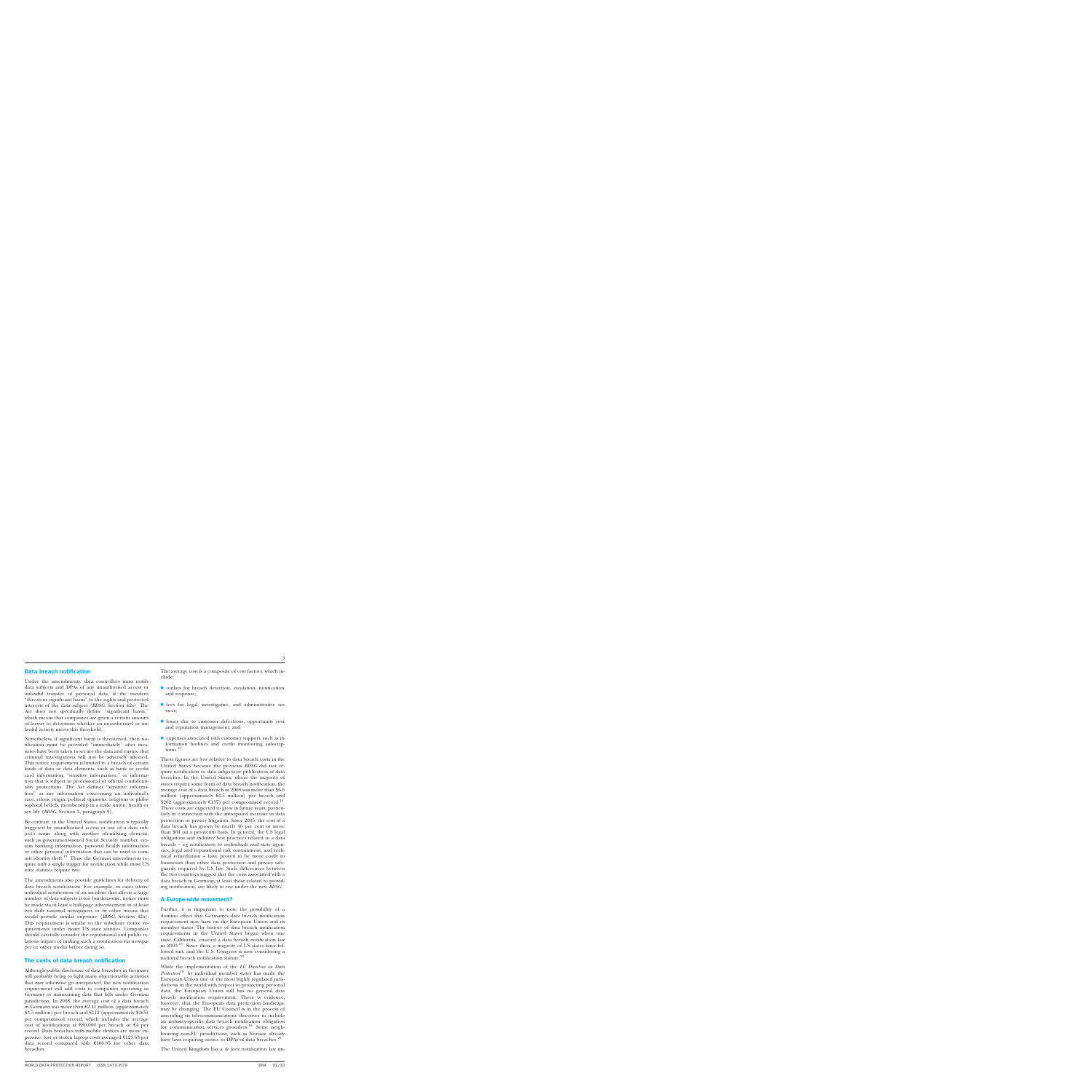posed through the UK independent data protection agency's recommendation that companies notify it of ''serious'' breaches. The Information Commissioner's Office does not specifically define what constitutes a ''serious'' breach but provides general guidelines and examples for making such an assessment; important factors for determining a "serious" breach include potential of harm to individuals and the volume and sensitivity of compromised data.<sup>21</sup> This may explain why there is ongoing debate on whether to adopt legislation<sup>22</sup> and the UK Parliament has considered such laws but declined to pass them.<sup>23</sup>

These conditions, along with Germany's recent amendments to its *BDSG*, suggest that EU member states, or the European Union as a whole, may be moving toward a more comprehensive data breach notification regime.

### Other amendments to the BDSG

#### Protection of employee data

Any processing of employee data is permissible only if the processing is necessary for the administration, ie establishment, maintenance or termination of the employment relationship (*BDSG*, Section 32). For the purposes of investigating employee offenses, employee data can be collected only where:

- $\blacksquare$  the data substantiates the suspicion that the employee has committed an offense in the context of employment;
- $\blacksquare$  the collection, processing, and use of the data is necessary for the investigation; and
- $\blacksquare$  the type and scope of the collection, processing and use of the data is proportional to the employee's protected rights and the circumstances of the investigation.

#### Contractual requirements for outsourcing

If a company outsources its direct marketing to a third party, the contracting entities must enter into a written agreement concerning the processing of the personal data. This agreement must meet ten new conditions to be valid and legally enforceable (*BDSG*, Section 11, paragraph 2). These conditions include, for example, scope, purpose, security measures, obligations, subcontracting rights, return or disposal of data and the requirement to audit the third party. Failure to conclude such a contract exposes each of the parties to a potential fine (BDSG Section 43, paragraph 1).

Practitioners believe that DPAs are likely to enforce this provision quite vigilantly because:

- $\blacksquare$  the German public consistently expresses concern about direct marketing activities in Germany; and
- **DPAs** can quickly determine whether parties are in compliance with this requirement.

#### Protection of the data protection officer

A company's internal data protection officer (DPO), who ensures the company's compliance with Germany's data protection laws and acts as a contact person for employees on privacy matters, may be dismissed only for cause (*BDSG*, Section 4f, paragraph 3). The Act requires the following companies to appoint DPOs:

- $\blacksquare$  all companies that have more than nine individuals regularly involved with automatic data processing;
- $\blacksquare$  all companies involved in the commercial transfer of personal data; and
- $\blacksquare$  companies involved with the commercial transfer of personal data for market research or opinion research purposes.

Special protection for the DPO extends until one year after the end of employee's term as the company's DPO, unless management has ''important grounds'' for terminating the DPO. Companies must also permit and finance the continued education and training of their DPOs on data protection matters. A natural, though probably unintended, consequence of this new provision is that many companies will invariably prefer an external DPO over an internal DPO. External DPOs are specifically permitted under the Act (BDSG, Section 4f, paragraph 2) and are less cumbersome to remove.

#### Increased power of DPAs

DPAs can order companies to remediate compliance, technical or organisational failures relating to the collection, processing and use of personal data (*BDSG*, Section 38, paragraph 5). Depending on the circumstances of the violation, they can also implement special data processing procedures or prohibit companies from collecting, processing or using personal data.

#### Stricter punishments

The maximum fine for failure to comply with data protection laws is now:

- $€50,000$  (previously  $€25,000$ ): for ordinary offenses, eg failing to appoint a DPO, encrypt a data transfer or ensure that a third-party service provider meets the technical or organisational measures prescribed by the Act (*BDSG*, Section 43, paragraph 1); and
- $\epsilon$ 300,000 (previously  $\epsilon$ 250,000): for serious offenses, eg accessing, collecting or processing data that is not publicly available, processing or using data beyond the scope of their authorised purpose, or failing to inform data subjects of a breach that may cause them "significant harm" (*BDSG*, Section 43, paragraph 2).

Moreover, if the data controller made profits that exceed  $\text{\textsterling}50,000$  or  $\text{\textsterling}300,000$ , respectively, by violating data protection rules, then the authorities may raise the fine proportionally.

These revisions became effective September 1, 2009, although data collected prior to this date for marketing